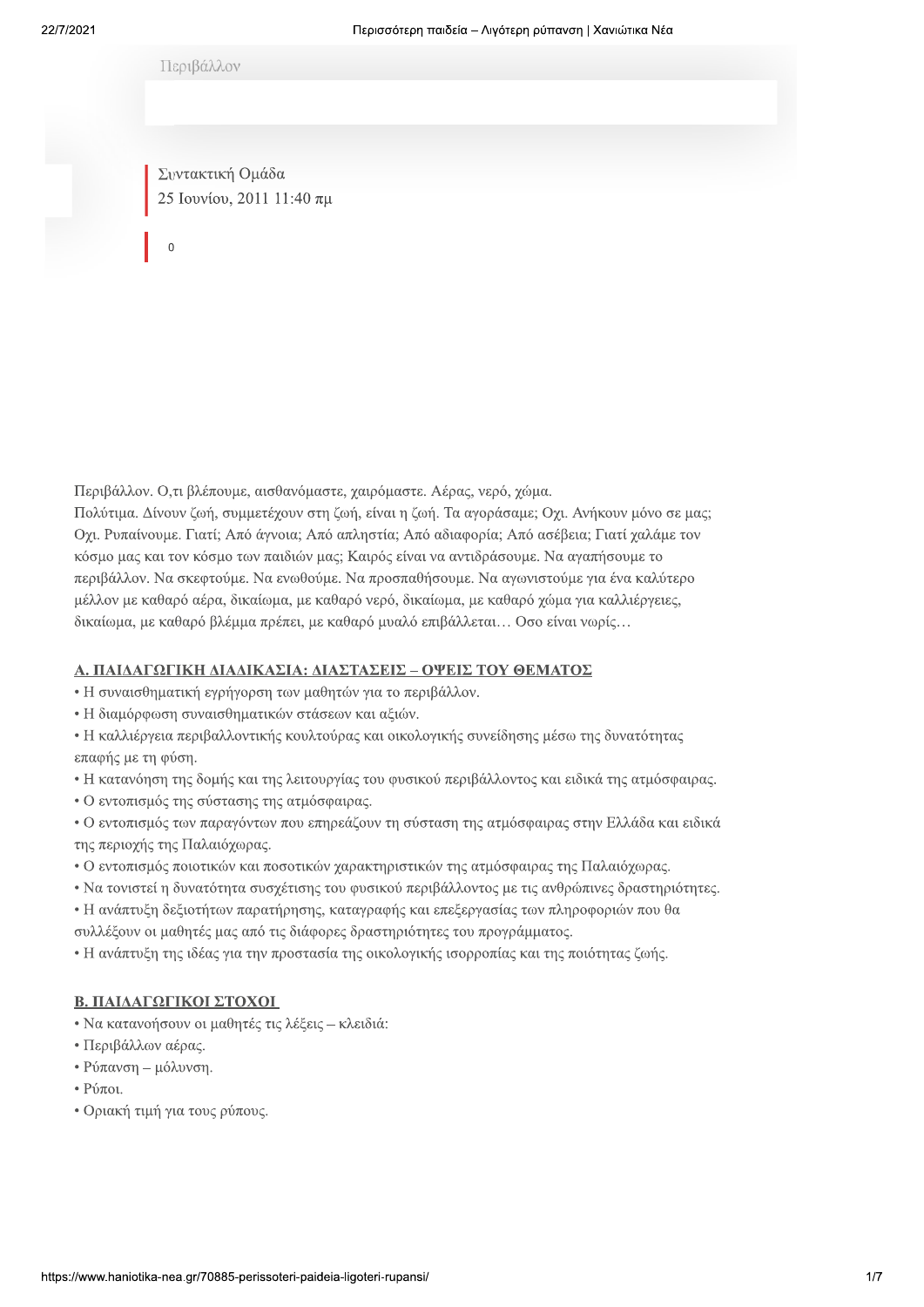### 22/7/2021

- Οριο συναγερμού για τους ρύπους.
- Ευτροφισμός.
- $\cdot$  Σωματίδια.
- Δειγματολήπτες δειγματοληψίες.
- · Ανανεώσιμες πηγές ενέργειας.
- Κλιματική αλλαγή.
- Λευκή βίβλος.
- Πρωτόκολλο του Κιότο.

• Να γίνει μελέτη και μετρήσεις σε συγκεκριμένους ρύπους σε συνεργασία με το ΠΑΝΕΠΙΣΤΗΜΙΟ ΚΡΗΤΗΣ (ΤΜΗΜΑ ΧΗΜΕΙΑΣ).

 $\cdot$  N $\alpha$  μάθουν οι μαθητές:

• τους μακροπρόθεσμους στόχους (2020) της Ευρωπαϊκής Ένωσης (Ε.Ε.) ώστε να προστατεύονται τόσο οι κάτοικοι της Ε.Ε. (από τα σωματίδια και τα οξείδια του αζώτου), όσο και τα οικοσυστήματα (από την oξινη βροχή, την υπερβολική χρήση αζωτούχων λιπασμάτων και το όζον)

 $\cdot$  πως ο τομέας της ενέργειας μπορεί να συμβάλλει σε μείωση των εκπομπών βλαβερών ρύπων. Αναφορά στην παραγωγή ενέργειας και Ηλεκτρικής ενέργειας από ανανεώσιμες πηγές ή βιοκαύσιμα

• ότι ο Παγκόσμιος Οργανισμός Υγείας επεσήμανε ότι μείωση της ατμοσφαιρικής ρύπανσης μπορεί να σώσει ζωές

 $\cdot$  ότι 1.5 εκατομμ. από τους 2 εκατομμύρια πρόωρους θανάτους που σημειώνονται στις αναπτυσσόμενες γώρες οφείλονται στην ατμοσφαιρική ρύπανση

• τι μέτρα μπορούν να παρθούν στο τομέα της ενέργειας, της γεωργίας και των μέσων μεταφοράς για τη μείωση της ατμοσφαιρικής ρύπανσης

• ότι: Τα οκτώ θερμότερα χρόνια απ όταν ξεκίνησαν οι μετρήσεις -γύρω στο 1850- καταγράφηκαν μετά το 1998

• ότι: Το περασμένο καλοκαίρι ο συνολικός όγκος του πάγου στην Αρκτική έφτασε στα κατώτατα επίπεδα, τουλάχιστον, των τελευταίων εβδομήντα χρόνων και πιθανώς των τελευταίων οκτώ χιλιετιών  $\cdot$  ότι: Σύμφωνα με πρόσφατη μελέτη ερευνητών του Πανεπιστημίου του Κολοράντο, από το 2037 οι πάγοι της Αρκτικής θα λιώσουν εντελώς κατά τη διάρκεια του καλοκαιριού

 $\cdot$  ότι: Το μεγάλο στοίχημα όπως λέει ο καθηγητής κ. Ζιώμας είναι ποια θα είναι η στάση των ΗΠΑ στο θέμα Περιβάλλον. Μέχρι τώρα οι ΗΠΑ δε συμμετέχουν στο Πρωτόκολλο του Κιότο. Ο κ. Ομπάμα και η κυβέρνηση του φαίνεται ότι αλλάζουν στάση και θέλουν να συμμετάσγουν πιο ενεργά

• ότι: «αν δεν υπάρχει ΠΑΓΚΟΣΜΙΑ ΣΥΜΜΕΤΟΧΗ, δηλαδή να μπουν στο αγώνα για το περιβάλλον οι HΠΑ, η KINA οι INΔΙΕΣ και άλλες μικρότερες χώρες θα υπάρξει μεγάλο πρόβλημα. Η Ευρωπαϊκή ένωση έγει εξαντλήσει όσα θα μπορούσε να κάνει το ποσοστό της στις παγκόσμιες εκπομπές είναι μονό το 25% άρα είναι πολύ μικρός «παίγτης» για όλο το παιγνίδι

• ότι: Η Ευρωπαϊκή Επιτροπή διαμόρφωσε και εξέδωσε τη «Λευκή Βίβλο» για την κλιματική αλλαγή, η οποία θα αποτελέσει το «εργαλείο» για τη διαμόρφωση μιας κοινής στρατηγικής για την κλιματική αλλαγή και την ενσωμάτωσή της στις βασικές πολιτικές της Ευρωπαϊκής Ένωσης

• τη σγέση της Ελλάδα με το Πρωτόκολλο του Κιότο: «Η Ελλάδα στο θέμα της κλιματικής αλλαγής φαίνεται ότι πηγαίνει πολύ καλά. Συμμετέχει στο Πρωτόκολλο Κιότο και, σύμφωνα με την Ευρωπαϊκή Yπηρεσία Περιβάλλοντος, έχει παραμείνει μέχρι στιγμής εντός των στόχων που της έχουν τεθεί τα τρία προηγούμενα έτη. Σύμφωνα με τις επίσημες προβλέψεις φαίνεται ότι το 2012, που ολοκληρώνεται το Πρωτόκολλο του Κιότο, θα είναι μεταξύ των τεσσάρων ευρωπαϊκών χωρών που καλύπτουν τις υποχρεώσεις τους για το Πρωτόκολλο Κιότο, χωρίς να χρειάζεται να πάρει πρόσθετα μετρά»

• ποιες είναι οι ΑΠΕ και ότι η ΚΡΗΤΗ, λόγω του κλίματος και της γεωγραφικής της θέσης, αποτελεί ιδανική περιοχή για εφαρμογές Ανανεώσιμων Πηγών Ενέργειας

 $\cdot$  ότι: Τα ορυκτά καύσιμα δεν είναι φθηνότερα από τις ΑΠΕ (υποστήριξε ο Arnulf Jaeger – Waldau του Iνστιτούτου για την Ενέργεια της Ευρωπαϊκής Επιτροπής). Αντίθετα,οι υπάρχουσες διαφορές στις τιμές των δυο μορφών ενέργειας οφείλονται στις επιδοτήσεις, οι οποίες αγγίζουν τα 200 δισ. Δολάρια παγκοσμίως για τα ορυκτά καύσιμα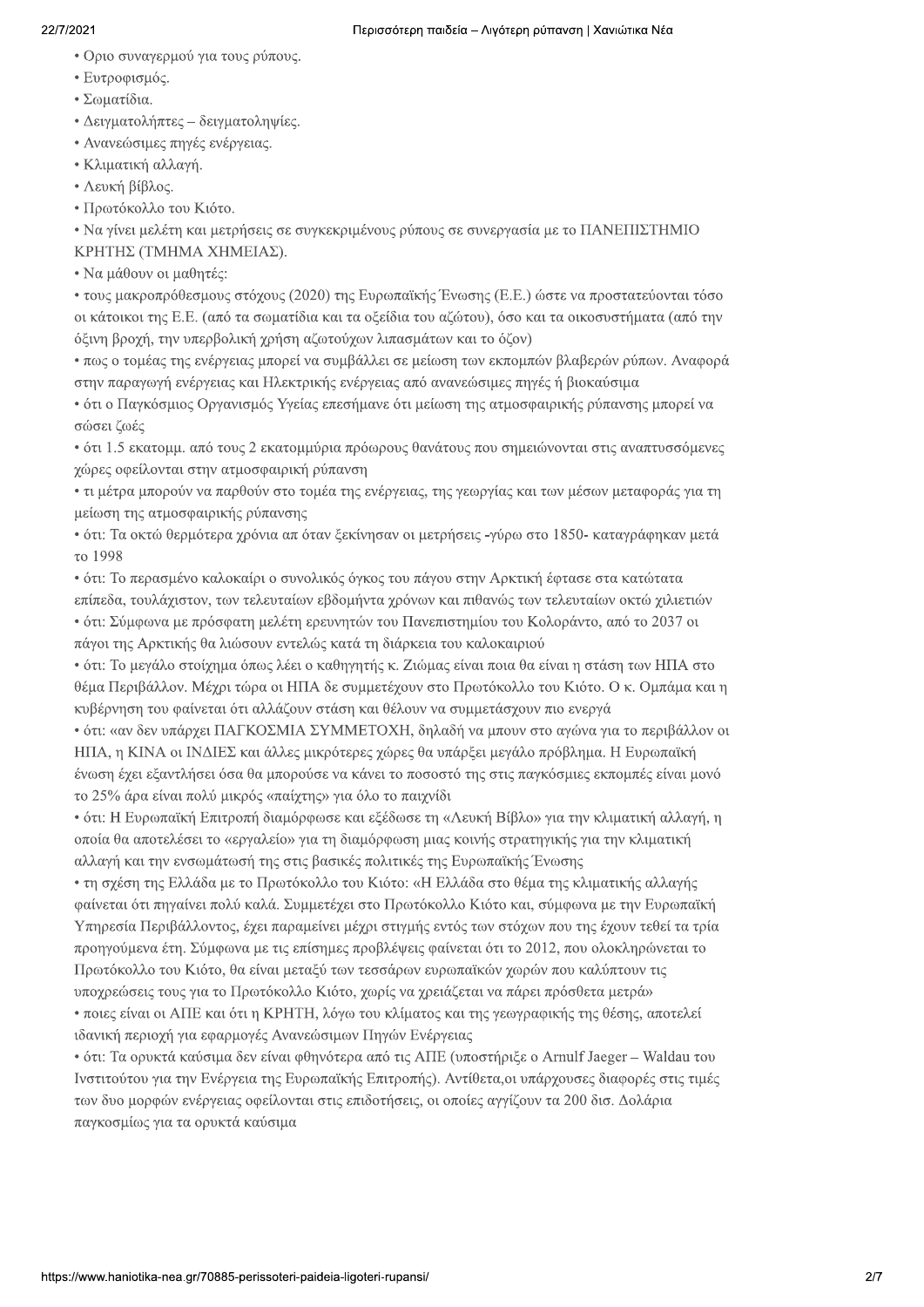### Περισσότερη παιδεία – Λιγότερη ρύπανση | Χανιώτικα Νέα

• ότι: Η τοποθέτηση φωτοβολταϊκών σε μόλις 0,3% της συνολικής έκτασης των ερήμων της Βόρειας Αφρικής και της Μέσης Ανατολής θα μπορούσε, σύμφωνα με το σενάριο, να εξασφαλίσει φτηνό και καθαρό ηλεκτρισμό για τις ανάγκες των γύρω περιοχών και ολόκληρης της Ευρωπαϊκής Ένωσης • ότι: Ο σύμβουλος της πρεσβείας της Δανίας στην Αθήνα Jesper Ferslov Andersen είπε: «Δεν μπορώ να φέρω στο νου μου άλλη ευρωπαϊκή χώρα με αυτό το πλεονέκτημα», δήλωσε, υποστηρίζοντας ότι οι εγκαταστάσεις ανεμογεννητριών και ηλιακών συλλεκτών όχι μόνο δε θα βλάψουν τον τουρισμό στη χώρα μας, αλλά θα τον ενισχύσουν.

# Γ. ΜΕΘΟΔΟΛΟΓΙΑ ΥΛΟΠΟΙΗΣΗΣ – ΣΥΝΕΡΓΑΣΙΕΣ ΜΕ ΑΛΛΟΥΣ ΦΟΡΕΙΣ:

• Γίνεται ενημέρωση των μαθητών για το πρόγραμμα και τις δραστηριότητες του.

• Μετά από την επιλογή των μαθητών της περιβαλλοντικής ομάδας, οι μαθητές χωρίζονται σε ομάδες και κάθε ομάδα έχει το δικό της τμήμα έρευνας και παρατήρησης (30 παιδιά).

• Τα θέματα έρευνας και μελέτης των ομάδων των παιδιών είναι τα παρακάτω:

ΟΜΑΔΑ 1η: Ρύπανση. Είδη ρύπανσης ΟΜΑΔΑ 2η: Ατμοσφαιρική Ρύπανση ΟΜΑΔΑ 3η: Επιπτώσεις της ατμοσφαιρικής ρύπανσης στην υγεία. ΟΜΑΔΑ 4η: Επιπτώσεις της ατμοσφαιρικής ρύπανσης στο κλίμα. ΟΜΑΔΑ 5η: Ανανεώσιμες Πηγές Ενέργειας (ΑΠΕ). Ποιες είναι; Είναι Η Κρήτη ιδανική περιοχή για εφαρμογές Ανανεώσιμων πηγών Ενέργειας;

Δ. ΣΥΝΕΡΓΑΣΙΕΣ ΜΕ ΦΟΡΕΙΣ Ή ΠΡΟΣΩΠΑ: 1.ΤΜΗΜΑ ΧΗΜΕΙΑΣ ΠΑΝΕΠΙΣΤΗΜΙΟΥ ΚΡΗΤΗΣ (ΕΡΓΑΣΤΗΡΙΟ ΠΕΡΙΒΑΛΛΟΝΤΙΚΩΝ ΧΗΜΙΚΩΝ ΛΙΕΡΓΑΣΙΩΝ – Ε.ΠΕ.ΧΗ.ΛΙ. ΜΕ ΕΠΙΣΤΗΜΟΝΙΚΟ ΥΠΕΥΘΥΝΟ ΤΟΝ ΚΑΘ Ε.Γ. ΣΤΕΦΑΝΟΥ). 2. ΜΕΣΑ ΜΑΖΙΚΗΣ ΕΝΗΜΕΡΩΣΗΣ. 3. ΜΟΥΣΕΙΟ ΦΥΣΙΚΗΣ ΙΣΤΟΡΙΑΣ ΗΡΑΚΛΕΙΟΥ, 4. ΚΠΕ ΑΝΩΓΕΙΩΝ, 5. ΕΝΥΔΡΕΙΟ ΚΡΗΤΗΣ.

Ε. Η ΧΡΟΝΙΚΗ ΕΞΕΛΙΞΗ ΤΟΥ ΠΡΟΓΡΑΜΜΑΤΟΣ (διερεύνηση θέματος, επεξεργασία, υλοποίηση δράσεων, επισκέψεων, παρουσίαση κ.λπ.).

1. Ενημέρωση για το περιβαλλοντικό πρόγραμμα στους μαθητές (θέμα, κανόνες). Χωρισμός σε ομάδες και επιλογή των θεμάτων εργασίας από τις ομάδες. Γνωριμία με την ομάδα του Πανεπιστημίου Κρήτης από το Ε.ΠΕ.ΧΗ.ΔΙ. τους Αντώνη Κουβαράκη και Γιώργο Κουβαράκη χημικούς.

2.Επίσκεψη της Πανεπιστημιακής Ομάδας στο σχολείο μας. Τοποθέτηση στο χώρο του σχολείου μας αντλία δειγματοληψίας του αέρα. Ομιλία - καθοδήγηση και χωρισμός των παιδιών σε ομάδες εργασίας για τη εβδομαδιαία αλλαγή του φίλτρου της αντλίας και για τη συλλογή βροχής (Μετρήσεις για την ιοντική σύσταση αερολυμάτων και υγρή εναπόθεσης βροχής).

3. Εκπαιδευτική Επίσκεψη στο Πανεπιστήμιο Κρήτης και συγκεκριμένα στο τμήμα Χημείας της Περιβαλλοντική ομάδας του σχολείου μας (επίδειξη πόστερ, ομιλία, επίδειξη των οργάνων μέτρησης). Παράδοση των φίλτρων και των δειγμάτων της βροχής και των δειγμάτων του πόσιμου νερού από το σχολείο μας και από την περιοχή της Κουντούρας. Επίσκεψη στο Μουσείο Φυσικής Ιστορίας και στο ενυδρείο Κρήτης.

4.Επίσκεψη στο ΚΠΕ ΑΝΩΓΕΙΩΝ για την παρακολούθηση του προγράμματος: Στης Αμάλθειας τη γη, χρώμα, άρωμα, ζωή (Βιοποικιλότητα και ενδημισμός, ένα ταξίδι στον θαυμαστό κόσμο της φύσης του Ψηλορείτη).

Ο μύθος της Αμάλθειας, της θεϊκής τροφού, συμβολίζει τη θεόσταλτη αφθονία της φύσης. Η πραγματικότητα του πλούσιου ανάγλυφου του Ψηλορείτη, που φιλοξενεί ένα σημαντικότατο αριθμό ενδημικών της Κρήτης, είναι ένα βιωματικό «σγολείο» βιοποικιλότητας και ενδημισμού. Μύθος και πραγματικότητα εμπνέουν ένα περιβαλλοντικό πρόγραμμα στο οποίο οι μαθητές μυούνται στους όρους «οικοσύστημα», «βιοποικιλότητα» και «ενδημισμός», καθώς και σε ένα επιστημονικό τρόπο εξερεύνηση και καταγραφής του φυσικού περιβάλλοντος.

Το πρόγραμμα, εκμεταλλευόμενο τον πλούτο του οικοσυστήματος του Ψηλορείτη σε ενδημικά είδη, δίνει στα παιδιά με βιωματικό τρόπο την αξία διατήρησης της βιοποικιλότητας.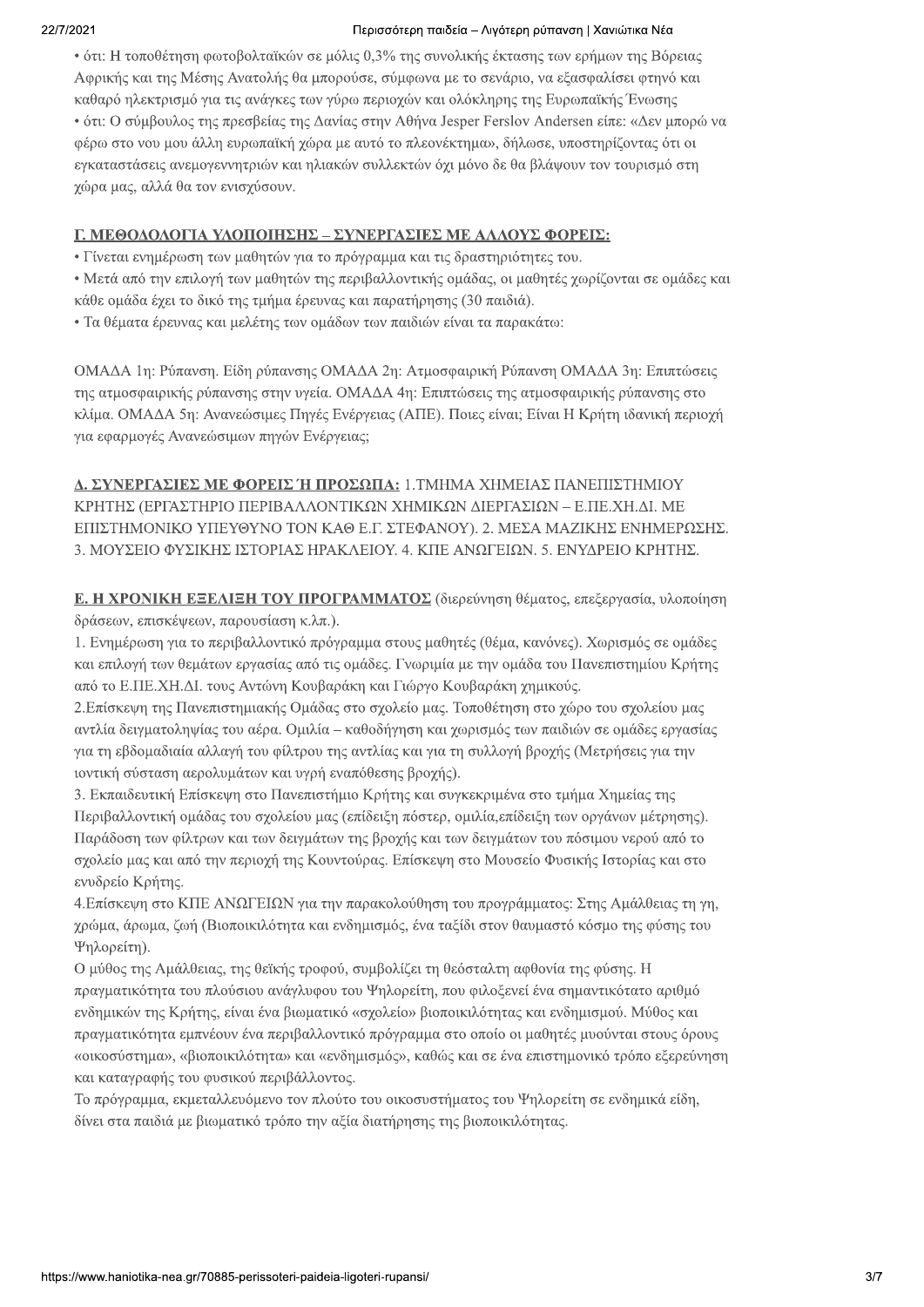#### Περισσότερη παιδεία – Λιγότερη ρύπανση | Χανιώτικα Νέα

Στα πλαίσια του προγράμματος έγινε: Επίσκεψη στον Ψηλορείτη. Παρατήρηση της χασμοφυτικής γλωρίδας στην τοποθεσία Άγιος Φανούριος και πεζοπορία μέγρι το σπήλαιο Ιδαίον Άνδρον. (Εργασίες παιγνίδια προσανατολισμού κ αι αφομοίωσης της γνώσης). Επίσκεψη στον γώρο του Αγίου Υακίνθου και στο μικρό αμφιθέατρό του. Επίσκεψη στο σπηλαίο Σφεντόνι των Ζωνιανών.

5. Παράδοση, αξιολόγηση, δημοσίευση αποτελεσμάτων από την Πανεπιστημιακή Ομάδα και από την Περιβαλλοντική ομάδα του σχολείου.

# Δ. Η ΤΟΠΟΘΕΤΗΣΗ ΤΗΣ ΠΑΝΕΠΙΣΤΗΜΙΑΚΗΣ ΟΜΑΔΑΣ

Στα πλαίσια του προγράμματος περιβαλλοντικής εκπαίδευσης «ΠΕΡΙΣΣΟΤΕΡΗ ΠΑΙΔΕΙΑ – ΛΙΓΟΤΕΡΗ ΡΥΠΑΝΣΗ (Μελετώντας τον αέρα της Παλαιόγωρας – Ατμοσφαιρική Ρύπανση)» τοποθετήθηκε, κατά την περίοδο 28/2/2011 έως 10/4/2011 από το Εργαστήριο Περιβαλλοντικών Χημικών Διεργασιών (Ε.ΠΕ.ΧΗ.ΔΙ.) του Τμήματος Χημείας του Πανεπιστημίου Κρήτης στο Ηράκλειο ένα σύστημα συλλογής αερολυμάτων (σωματιδίων) της ατμόσφαιρας πάνω σε φίλτρα σε γώρο του Γυμνασίου της Παλαιόγωρας.

Συλλέγθηκαν 7 δείγματα με γρονική διάρκεια περίπου πέντε ημερών των καθένα. Ταυτόγρονα συλλέγθηκαν και δείγματα βρογής κατά το ίδιο διάστημα.

Όλα τα δείγματα αναλύθηκαν στο Ε.ΠΕ.ΧΗ.ΔΙ.

Για τον προσδιορισμό των κύριων ανιόντων: γλωριούγα (Cl-), νιτρικά (NO3-), θειικά (SO42-) και κατιόντων: νάτριο (Na+), αμμώνιο (NH4+), κάλιο (K+), Μαγνήσιο (Mg2+), ασβέστιο (Ca2+) χρησιμοποιήθηκε σύστημα ιοντικής χρωματογραφίας.

Για τα δείγματα της βρογής μετρήθηκαν επιπλέον οι τιμές pH τόσο από τα παιδιά του σγολείου όσο και από το εργαστήριο του Ε.ΠΕ.ΧΗ.ΔΙ.

Υπολογίσθηκαν οι πορείες των αέριων μαζών για κάθε μέρα για την περίοδο των δειγματοληψιών στην περιοχή της Παλαιόχωρας. Ο υπολογισμός έγινε με το πρόγραμμα Hysplit της ΝΟΟΑ (http://ready.arl.noaa.gov/HYSPLIT.php).

Χωρίσθηκε η περιοχή σε 4 μέρη. Το βόρειο (που περιλαμβάνει τους βόρειους, βορειοανατολικούς και βορειοδυτικούς ανέμους), το δυτικό, το νότιο (που περιλαμβάνει τους νότιους, νοτιοδυτικούς και νοτιοανατολικούς ανέμους) και το ανατολικό. Στο διάγραμμα που ακολουθεί φαίνονται μερικά παραδείγματα από αυτές τις αναλύσεις (ανατολικούς ανέμους δεν παρατηρήσαμε).

Έτσι κατά τη διάρκεια της πρώτης δειγματοληψίας (28/2 - 4/3) είγαμε και βόρειους και νότιους ανέμους.  $\Sigma$ τη δεύτερη (8/3 – 11/3) είναμε βόρειας προέλευσης.

Στην τρίτη (14/3/- 18/3) νότια προέλευση.

Στην τέταρτη (21/3 - 28/3) βόρεια και νότια προέλευση.

Στην πέμπτη (28/3 - 1/4) νότια προέλευση.

 $\Sigma$ την έκτη (4/4/ - 8/4) βόρεια προέλευση.

 $\Sigma$ την έβδομη (8/4 – 10/4) βόρεια προέλευση.

Υπολογίστηκε η μάζα των αερολυμάτων (σωματιδίων) που ήταν 32,0 μg/m3, μια τιμή γαρακτηριστική για την περιογή της Κρήτης. Η τιμή αυτή ανταποκρίνεται στο εύρος των τιμών που έγουν μετρηθεί από το εργαστήριο στο περιβαλλοντικό σταθμό της Φινοκαλιάς (http://finokalia.chemistry.uoc.gr) μια απομακρυσμένης από αστικό περιβάλλον περιογής.

Ο περιβαλλοντικός σταθμός της Φινοκαλιάς, βρίσκεται βόρεια της Νεάπολης του Λασιθίου, λειτουργεί από το 1995, είναι γαρακτηριστικός για την περιογή της νοτιανατολικής Μεσογείου, και περιλαμβάνει πλήθος οργάνων και μετρήσεων ενώσεων στην ατμόσφαιρα.

Οι αναλύσεις την δειγμάτων που συλλέχθηκαν στην περιοχή της Παλαιόχωρας, έδειξαν ότι στα αερολύματα (δηλ. στην σκόνη που υπάρχει στην ατμόσφαιρα που αναπνέουμε), το 50 % περίπου έχει θαλάσσια προέλευση (ιόντα γλωρίου, νατρίου, μαγνησίου). Υπάργουν ακόμα στοιγεία που έγουν προέλευση την σκόνη (ιόντα ασβεστίου) που μας έργεται κυρίως με τους νοτιάδες αλλά και στοιγεία που έχουν προέλευση τις δραστηριότητες του ανθρώπου (θειικά ιόντα, νιτρικά ιόντα και αμμωνιακά ιόντα).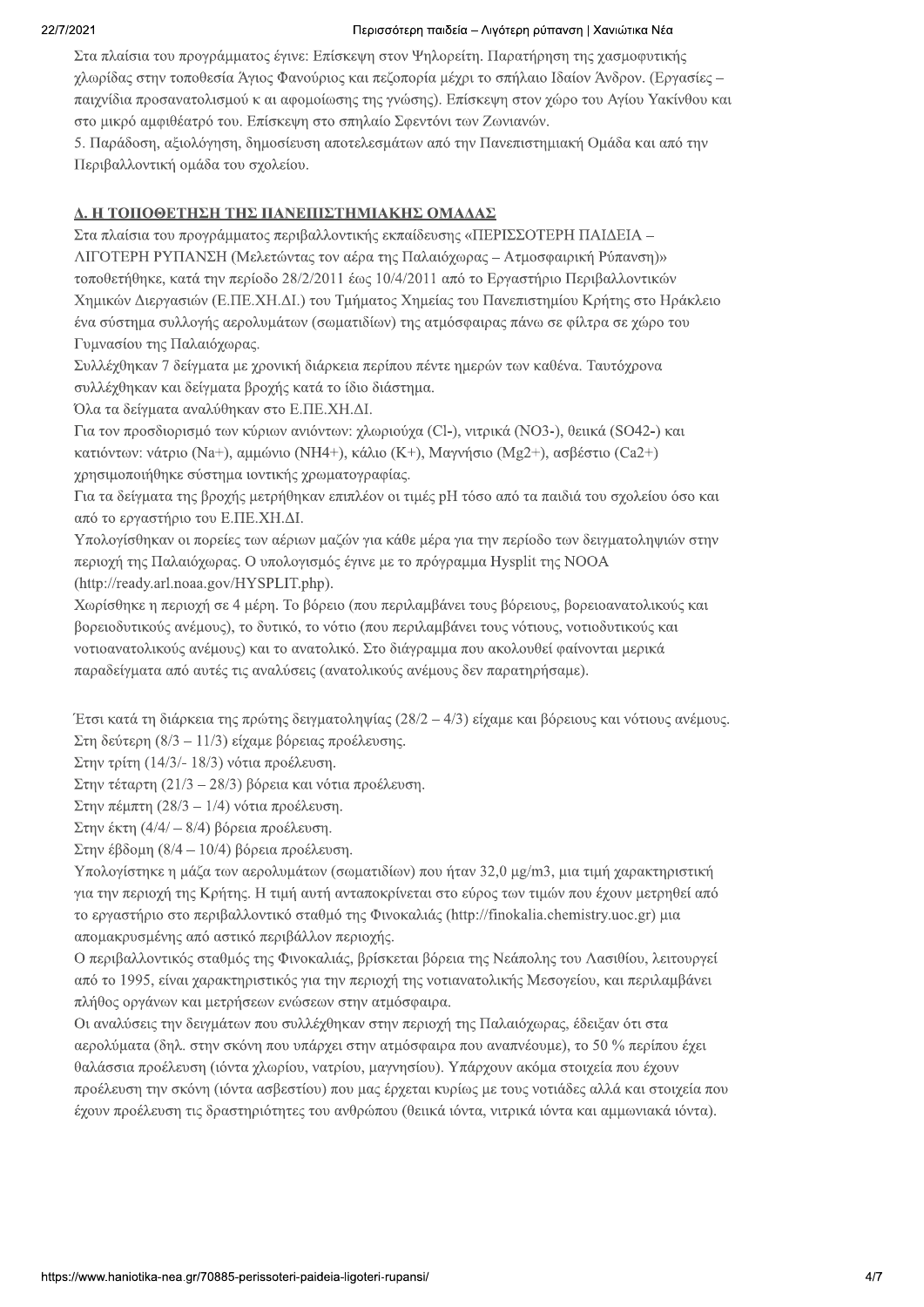#### 22/7/2021

#### Περισσότερη παιδεία – Λιγότερη ρύπανση | Χανιώτικα Νέα

Οι ανθρωπογενούς προέλευσης ενώσεις δημιουργούνται από οξείδωση ενώσεων όπως το διοξείδιο του θείου και τα οξείδια του αζώτου που παράγονται από την χρήση των αυτοκινήτων και θεωρούνται πρωτογενείς ατμοσφαιρικοί ρύποι, την βιομηχανία κ.α. Συνήθως οι ενώσεις αυτές παράγονται σε μακρινά μέρη (όπως στη δυτική Ευρώπη) και με τις εκάστοτε μετακινήσεις των αερίων μαζών μεταφέρονται στην περιοχή μας. Αυτό είναι κάτι που παρατηρείται αρκετές φορές στης αναλύσεις των αποτελεσμάτων από τον περιβαλλοντικό σταθμό της Φινοκαλιάς.

Στην παραπάνω εικόνα φαίνονται με την κόκκινη γραμμή οι υπολογιζόμενες πορείες των αερίων μαζών προς την Κρήτη για τα 4 δείγματα βρογής

Βρογή 8/3/2011, pH:5.5, Σε αυτό το δείγμα οι αέριες μάζες είγαν βόρεια προέλευση, όμως το δείγμα είναι πολύ αραιωμένο λόγο της μεγάλης βροχής (500 ml) και έτσι το pH έφτασε κοντά στο ουδέτερο (Τιμή ουδέτερου pH=5.6).

Βρογή 18/3/2011, pH: 6.63, Οι αέριες μάζες είγαν νοτιοδυτική προέλευση και αυτό αντανακλάται στο pH δημιουργώντας βασικές τιμές.

Βροχή 21/3/2011, pH:6.47, Οι αέριες μάζες είχαν νοτιοδυτική προέλευση και αυτό αντανακλάται στο pH δημιουργώντας βασικές τιμές.

Βροχή 1/4/2011, pH: 6.80, Οι αέριες μάζες είχαν νότια προέλευση και αυτό αντανακλάται στο pH δημιουργώντας βασικές τιμές.

Οι τιμές pH όπως μετρήθηκαν στο σχολείο και στο πανεπιστήμιο. Οι τιμές είναι αρκετά κοντά με το πρώτο δείγμα να είναι στο 5.5 στο ουδέτερο pH (το pH της κανονικής βροχής είναι 5.5 για αυτό και γαρακτηρίζεται η τιμή αυτή ουδέτερη) και τα υπόλοιπα να είναι σγετικά βασικά. Οι τιμές pH στα νερά είναι μεταξύ  $7-8$  όπου είναι και οι τιμές των φυσικών νερών.

Ακόμα οι αναλύσεις της χημικής σύστασης του νερού του σχολείου όσο και του νερού από την περιοχή της Κουντούρας, έδειξαν ότι το νερό στις παραμέτρους οι οποίες μετρήθηκαν βρίσκεται μέσα στις τιμές που προβλέπονται από τις προδιαγραφές που έγουν τεθεί για την ποιότητα των νερών. Από αυτές οι περισσότερο σημαντικές (μπορούν να επιφέρουν προβλήματα στην υγεία) είναι τα νιτρικά και τα αμμωνιακά ιόντα των οποίων οι τιμές είναι σγεδόν μηδενικές. Οι τιμές στην περίπτωση των ιόντων νατρίου υπερβαίνουν ελαφρά το όριο των 20 ppm (γιλιοστά του γραμμαρίου ανά λίτρο νερού). Τα αποτελέσματα φαίνονται στον παρακάτω πίνακα:

Νιτρικά Ιόντα (ΝΟ3-): Υπάργουν στα φυσικά νερά, αλλά η συγκέντρωση τους είναι συνήθως γαμηλή. Σε αερόβιες συνθήκες διεισδύουν στον υδροφόρο ορίζοντα. Τα νιτρικά αποτελούν το τελικό στάδιο οξείδωσης της αμμωνίας και παρουσία τους στα νερά δείχνει παλαιά ρύπανση. Υψηλές συγκεντρώσεις οφείλονται σε λιπάσματα, απορρίμματα και ζωικά ή ανθρώπινα απόβλητα. Υπάργουν ακόμη και στον αέρα, λόγω της ατμοσφαιρικής ρύπανσης με αποτέλεσμα να παρασύρονται από τη βροχή ή να αποτίθενται στο έδαφος. Τα πόσιμα νερά που περιέχουν μεγάλες ποσότητες νιτρικών υπάρχει κίνδυνος να προκαλέσουν στα παιδιά την ασθένεια μεθαιμογλοβιναιμία, λόγω της αναγωγής τους σε νιτρώδη. Τα νιτρώδη και νιτρικά, στο περιβάλλον του στομάγου, σχηματίζουν Ν- νιτροζοενώσεις, που είναι καρκινογόνες

Αμμωνιακά Ιόντα (ΝΗ4+): Τα υπόγεια νερά περιέχουν συνήθως αμμωνία σε χαμηλές συγκεντρώσεις (~ 0,2 mg/l). Σε υπόγεια νερά κάτω από εδάφη δασών παρατηρούνται υψηλότερες συγκεντρώσεις. Η αμμωνία δεν επηρεάζει άμεσα την υγεία στις συγκεντρώσεις που ενδέγεται να υπάργει στο πόσιμο νερό, αποτελεί όμως σημαντικό δείκτη ρύπανσης από κοπρανώδεις ουσίες. Σε συγκεντρώσεις μεγαλύτερες από 0.2 mg/l δημιουργεί προβλήματα οσμής και γεύσης στο νερό και ελαττώνει την αποτελεσματικότητα της απολύμανσης. Επίσης, συμβάλλει στο σγηματισμό νιτρωδών αλάτων στα συστήματα ύδρευσης. Χλωριούγα Ιόντα (Cl-): Είναι ευρέως διαδεδομένα στη φύση σαν άλατα νατρίου, καλίου και ασβεστίου. Προέρχονται από τη διάβρωση των βράχων. Επειδή είναι πολύ ευκίνητα και ευδιάλυτα εισδύουν στο έδαφος ή μεταφέρονται σε κλειστές δεξαμενές και τους ωκεανούς. Μπορεί όμως να προκύψουν από τη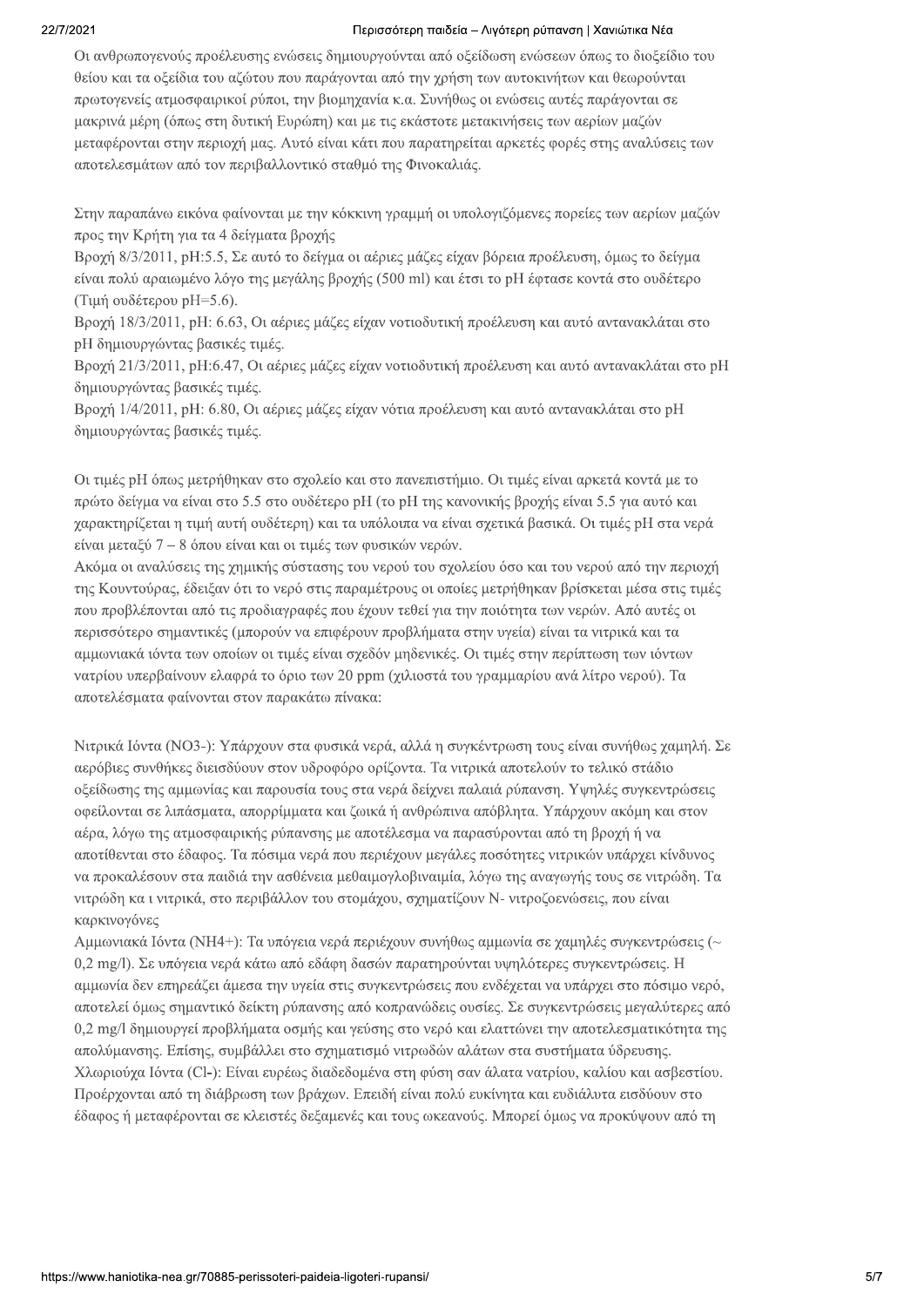### Περισσότερη παιδεία – Λιγότερη ρύπανση | Χανιώτικα Νέα

γρήση λιπασμάτων, από λύματα και βιομηγανικά απόβλητα ή διείσδυση θαλασσινού νερού σε παράκτιες περιοχές. Δεν έχουν επιβλαβή επίδραση στον ανθρώπινο οργανισμό, αλλά σε υψηλές συγκεντρώσεις δίνουν στο πόσιμο νερό γλυφή γεύση. Η απότομη αύξηση των γλωριόντων στο νερό, αν δεν οφείλεται στην είσοδο θαλασσινού νερού, δείχνει πιθανή ρύπανση από λύματα και απαιτείται άμεση επιτόπια υγειονομική επιθεώρηση. Η ρύπανση πρέπει να επιβεβαιωθεί και με άλλες μετρήσεις (μικροβιολογικές, αμμωνία, νιτρώδη). Επειδή δεν έγει παρατηρηθεί τοξικότητα των γλωριόντων στον άνθρωπο δεν έγει καθορισθεί ανώτατο επίπεδο στο πόσιμο νερό.

Ευγαριστούμε Θερμά τον καθηγητή Χημείας κ. Ευριπίδη Στεφάνου Πρύτανη του Πανεπιστήμιου Κρήτης και την ομάδα του, τους Σελινιώτες επιστήμονες δρ Αντώνη Κουβαράκη και δρ Γεώργιο Κουβαράκη για τη συνεργασία τους και τη καθοριστική βοήθεια τους. Με πολύ μεράκι 1. ήρθαν με το αυτοκίνητο του εργαστηρίου στο γώρο του σγολειού μας και εγκατέστησαν την αντλία και μας καθοδήγησαν στις μετρήσεις 2. Έκαναν ομιλία – διάλεξη στον γώρο τους σγολείου μας 3. Πρόσφεραν τα φίλτρα και το πεγαμετρικο γαρτί στη Περιβαλλοντική Ομάδα του σγολειού μας. 4. Μας ξενάγησαν στο εργαστήριο τους στο Ηράκλειο. 5. Επεξεργάστηκαν τα δείγματα τόσο του αέρα όσο και της βρογής και του πόσιμου νερού( από το σγολείο και την Περιογή της Κοντούρας)6. Έστειλαν τα αποτελέσματα των μετρήσεων και τα συμπεράσματα τους. Τέλος Ευγαριστούμε θερμά 1, τις διευθύντριες του σγολείου μας κ. Πελαγία Περάκη και κ. Σταματία Σταυρίδου για την καθοδήγηση και την ηθική τους συμπαράσταση. 2. τους καθηγητές –συναδέλφους κ. Κωνσταντίνα Αναγνώστου και κ Μιχάλη Κουμαδωράκη που μας συνόδεψαν στην περιβαλλοντική εκδρομή μας υποστηρίζοντας την προσπάθειά μας.

Η συντονίστοια του Περιβαλλοντικού Προνράμματος: Νεκταρία Γ. Αρχοντάκη, χημικός

# **H TEPIBAAAONTIKH OMAAA**

Αρναουτίδη Σουσάνα Θεόδωρος Αρχοντάκη Μαρία - Δέσποινα Γεώργιος Βαρδουλάκη Μελίνα Χρήστος Γρηγοράκης Ηλίας Μιχαήλ Κεσίδης Δημήτριος Αναστάσιος Κλεινάκη Στεφανία Γεώργιος Κολίτσι Αντμίρ Ντέντε Κορκίδη Νιόβη Δημήτριος Κουμαδωράκη Παρασκευή Ευτύχιος Λαζοπουλάκη Θεοδώρα Αρτέμιος Λαμπάκης Ευστράτιος Νικόλαος Μανουσαρίδη Ελβίρα Νικόλαος Μαράκη Βασιλική Αντώνιος Μαράκης Αντώνιος Βαρδής Μαργιολάκη Μαρία Κωνσταντίνος Μαργιολάκης Αντώνιος Στέφανος Μαρματάκης Σπυρίδων Γεώργιος Μαρνελάκης Μάριος Παναγιώτης Μποτωνάκης Ευτύγιος - Λουκάς Ευτύγιος Ξενάκη Ευαγγελία – Χαραλαμπία Νικόλαος Παπαδάκης Νικόλαος Παύλος Παπαδογιαννάκη Αργυρώ Εμμανουήλ Παπουτσή Αναστασία Μιχαήλ Πεντάρη Χριστίνα Μανούσος